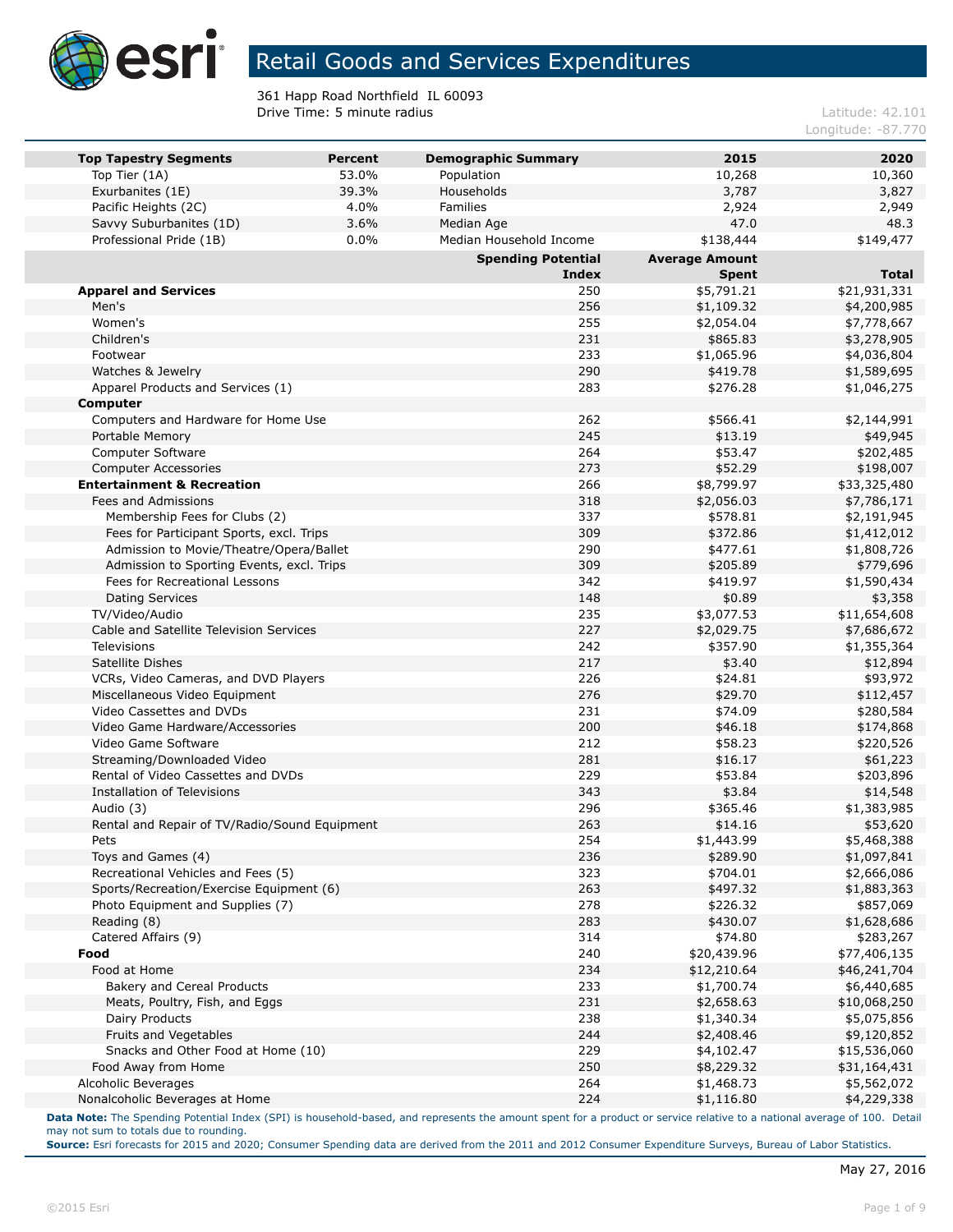

361 Happ Road Northfield IL 60093 **Drive Time: 5 minute radius Latitude: 42.101** 

Longitude: -87.770

|                                            | <b>Spending Potential</b><br><b>Index</b> | <b>Average Amount</b><br><b>Spent</b> | <b>Total</b>  |
|--------------------------------------------|-------------------------------------------|---------------------------------------|---------------|
| <b>Financial</b>                           |                                           |                                       |               |
| Investments                                | 403                                       | \$11,112.53                           | \$42,083,138  |
| Vehicle Loans                              | 232                                       | \$9,846.00                            | \$37,286,793  |
| <b>Health</b>                              |                                           |                                       |               |
| Nonprescription Drugs                      | 246                                       | \$317.38                              | \$1,201,927   |
| <b>Prescription Drugs</b>                  | 244                                       | \$1,213.54                            | \$4,595,692   |
| Eyeglasses and Contact Lenses              | 262                                       | \$236.02                              | \$893,818     |
| Home                                       |                                           |                                       |               |
| Mortgage Payment and Basics (11)           | 305                                       | \$28,584.45                           | \$108,249,298 |
| Maintenance and Remodeling Services        | 324                                       | \$5,465.04                            | \$20,696,097  |
| Maintenance and Remodeling Materials (12)  | 265                                       | \$795.14                              | \$3,011,206   |
| Utilities, Fuel, and Public Services       | 237                                       | \$11,966.84                           | \$45,318,408  |
| <b>Household Furnishings and Equipment</b> |                                           |                                       |               |
| Household Textiles (13)                    | 259                                       | \$254.96                              | \$965,530     |
| Furniture                                  | 258                                       | \$1,332.35                            | \$5,045,602   |
| Rugs                                       | 331                                       | \$81.66                               | \$309,262     |
| Major Appliances (14)                      | 266                                       | \$713.98                              | \$2,703,852   |
| Housewares (15)                            | 260                                       | \$187.72                              | \$710,893     |
| Small Appliances                           | 245                                       | \$112.30                              | \$425,275     |
| Luggage                                    | 317                                       | \$29.16                               | \$110,431     |
| Telephones and Accessories                 | 227                                       | \$113.59                              | \$430,168     |
| <b>Household Operations</b>                |                                           |                                       |               |
| Child Care                                 | 260                                       | \$1,164.17                            | \$4,408,724   |
| Lawn and Garden (16)                       | 300                                       | \$1,302.73                            | \$4,933,439   |
| Moving/Storage/Freight Express             | 259                                       | \$192.23                              | \$727,966     |
| Housekeeping Supplies (17)                 | 242                                       | \$1,744.95                            | \$6,608,133   |
| <b>Insurance</b>                           |                                           |                                       |               |
| Owners and Renters Insurance               | 272                                       | \$1,370.96                            | \$5,191,837   |
| Vehicle Insurance                          | 244                                       | \$2,959.39                            | \$11,207,196  |
| Life/Other Insurance                       | 291                                       | \$1,345.42                            | \$5,095,123   |
| Health Insurance                           | 256                                       | \$6,774.53                            | \$25,655,160  |
| Personal Care Products (18)                | 241                                       | \$1,128.34                            | \$4,273,029   |
| School Books and Supplies (19)             | 239                                       | \$430.90                              | \$1,631,814   |
| <b>Smoking Products</b>                    | 171                                       | \$797.21                              | \$3,019,020   |
| Transportation                             |                                           |                                       |               |
| Vehicle Purchases (Net Outlay) (20)        | 237                                       | \$9,593.62                            | \$36,331,033  |
| Gasoline and Motor Oil                     | 225                                       | \$7,879.58                            | \$29,839,969  |
| Vehicle Maintenance and Repairs            | 256                                       | \$2,858.97                            | \$10,826,924  |
| <b>Travel</b>                              |                                           |                                       |               |
| <b>Airline Fares</b>                       | 317                                       | \$1,515.18                            | \$5,737,979   |
| Lodging on Trips                           | 321                                       | \$1,451.91                            | \$5,498,377   |
| Auto/Truck/Van Rental on Trips             | 337                                       | \$113.66                              | \$430,441     |
| Food and Drink on Trips                    | 297                                       | \$1,385.00                            | \$5,244,977   |

**Data Note:** The Spending Potential Index (SPI) is household-based, and represents the amount spent for a product or service relative to a national average of 100. Detail may not sum to totals due to rounding.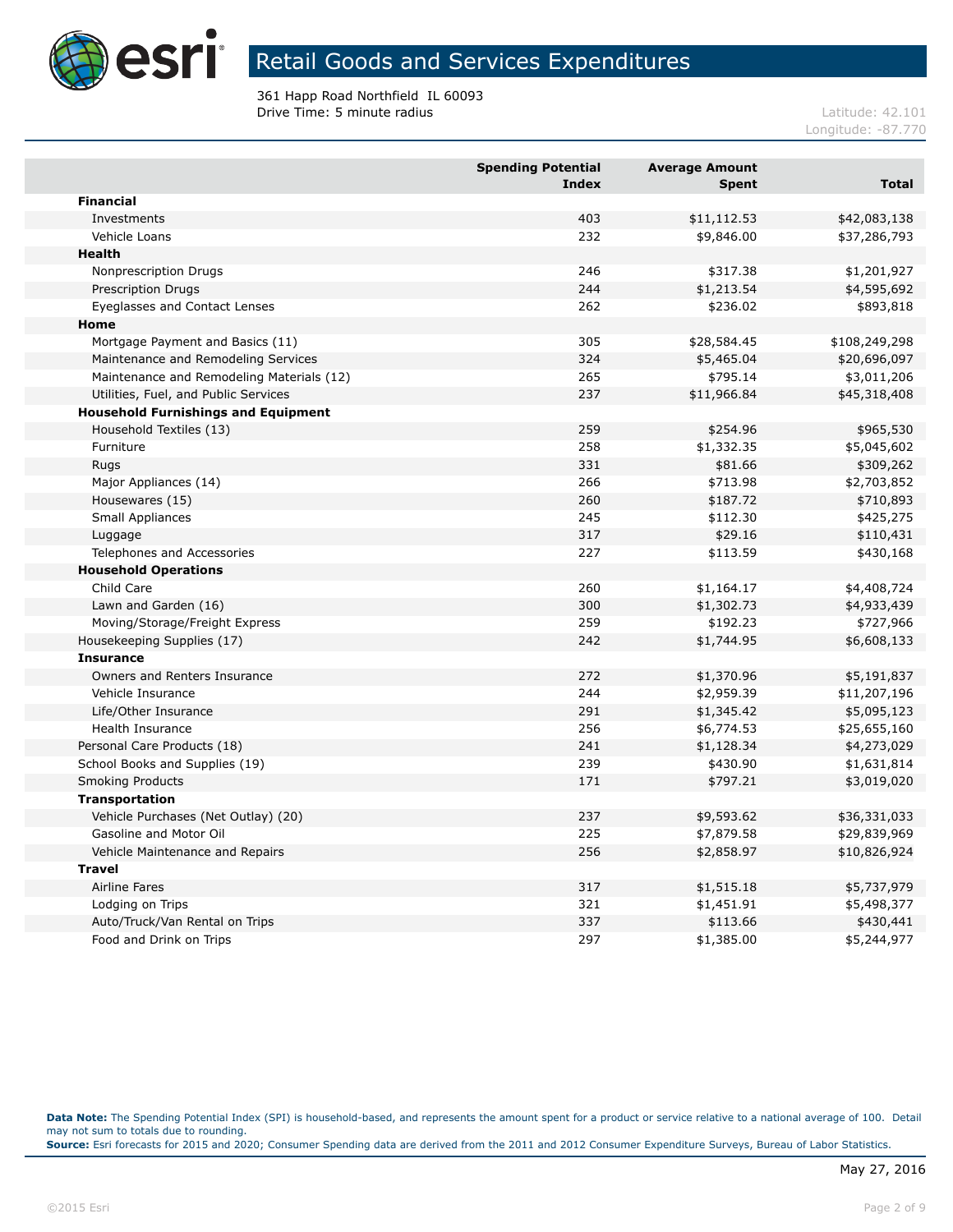

361 Happ Road Northfield IL 60093 **Drive Time: 5 minute radius Latitude: 42.101** 

**(1) Apparel Products and Services** includes material for making clothes, sewing patterns and notions, shoe repair and other shoe services, apparel laundry and dry cleaning, alteration, repair and tailoring of apparel, clothing rental and storage, and watch and jewelry repair.

**(2) Membership Fees for Clubs** includes membership fees for social, recreational, and civic clubs.

**(3) Audio** includes satellite radio service, sound components and systems, digital audio players, records, CDs, audio tapes, streaming/downloaded audio, tape recorders, radios, musical instruments and accessories, and rental and repair of musical instruments.

**(4) Toys and Games** includes toys, games, arts and crafts, tricycles, playground equipment, arcade games, and online entertainment and games.

**(5) Recreational Vehicles & Fees** includes docking and landing fees for boats and planes, purchase and rental of RVs or boats, and camp fees.

**(6) Sports/Recreation/Exercise Equipment** includes exercise equipment and gear, game tables, bicycles, camping equipment, hunting and fishing equipment, winter sports equipment, water sports equipment, other sports equipment, and rental/repair of sports/recreation/exercise equipment.

**(7) Photo Equipment and Supplies** includes film, film processing, photographic equipment, rental and repair of photo equipment, and photographer fees.

**(8) Reading** includes digital book readers, books, magazine and newspaper subscriptions, and single copies of magazines and newspapers..

**(9) Catered Affairs** includes expenses associated with live entertainment and rental of party supplies.

**(10) Snacks and Other Food at Home** includes candy, chewing gum, sugar, artificial sweeteners, jam, jelly, preserves, margarine, fat, oil, salad dressing, nondairy cream and milk, peanut butter, frozen prepared food, potato chips, nuts, salt, spices, seasonings, olives, pickles, relishes, sauces, gravy, other condiments, soup, prepared salad, prepared dessert, baby food, miscellaneous prepared food, and nonalcoholic beverages.

**(11) Mortgage Payment and Basics** includes mortgage interest, mortgage principal, property taxes, homeowners insurance, and ground rent.

**(12) Maintenance and Remodeling Materials** includes supplies/tools/equipment for painting and wallpapering, plumbing supplies and equipment, electrical/heating/AC supplies, materials for hard surface flooring, materials for roofing/gutters, materials for plaster/panel/siding, materials for patio/fence/brick work, landscaping materials, and insulation materials for owned homes.

**(13) Household Textiles** includes bathroom linens, bedroom linens, kitchen linens, dining room linens, other linens, curtains, draperies, slipcovers, decorative pillows, and materials for slipcovers and curtains.

**(14) Major Appliances** includes dishwashers, disposals, refrigerators, freezers, washers, dryers, stoves, ovens, microwaves, window air conditioners, electric floor cleaning equipment, sewing machines, and miscellaneous appliances.

**(15) Housewares** includes plastic dinnerware, china, flatware, glassware, serving pieces, nonelectric cookware, and tableware.

**(16) Lawn and Garden** includes lawn and garden supplies, equipment and care service, indoor plants, fresh flowers, and repair/rental of lawn and garden equipment.

**(17) Housekeeping Supplies** includes soaps and laundry detergents, cleaning products, toilet tissue, paper towels, napkins, paper/plastic/foil products, stationery, giftwrap supplies, postage, and delivery services.

**(18) Personal Care Products** includes hair care products, nonelectric articles for hair, wigs, hairpieces, oral hygiene products, shaving needs, perfume, cosmetics, skincare, bath products, nail products, deodorant, feminine hygiene products, adult diapers, and personal care appliances.

**(19) School Books and Supplies** includes school books and supplies for College, Elementary school, High school, Vocational/Technical School, Preschool/Other Schools, and Other School Supplies.

**(20) Vehicle Purchases** (Net Outlay) includes net outlay for new and used cars, trucks, vans, motorcycles, and motor scooters.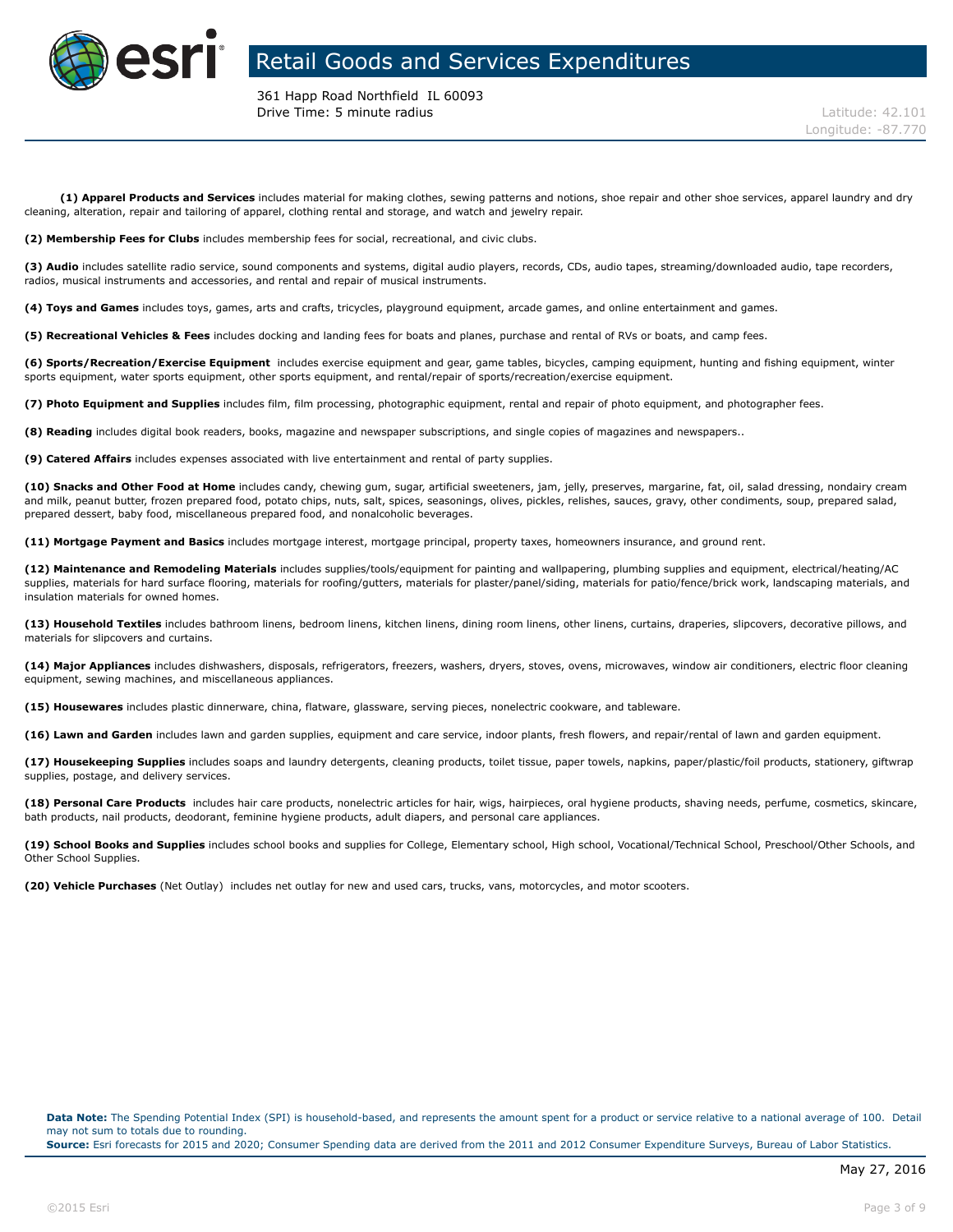

361 Happ Road Northfield IL 60093 **Drive Time: 10 minute radius Latitude: 42.101** 

Longitude: -87.770

| <b>Top Tapestry Segments</b>                             | <b>Percent</b> | <b>Demographic Summary</b> | 2015                  | 2020                        |
|----------------------------------------------------------|----------------|----------------------------|-----------------------|-----------------------------|
| Top Tier (1A)                                            | 40.7%          | Population                 | 110,712               | 112,371                     |
| Exurbanites (1E)                                         | 13.6%          | Households                 | 41,483                | 42,212                      |
| Golden Years (9B)                                        | 11.4%          | Families                   | 30,417                | 30,840                      |
| Pacific Heights (2C)                                     | 7.4%           | Median Age                 | 46.3                  | 47.6                        |
| Savvy Suburbanites (1D)                                  | 5.8%           | Median Household Income    | \$105,016             | \$118,045                   |
|                                                          |                | <b>Spending Potential</b>  | <b>Average Amount</b> |                             |
|                                                          |                | Index                      | <b>Spent</b>          | <b>Total</b>                |
| <b>Apparel and Services</b>                              |                | 212                        | \$4,898.82            | \$203,217,571               |
| Men's                                                    |                | 217                        | \$939.90              | \$38,989,731                |
| Women's                                                  |                | 214                        | \$1,725.05            | \$71,560,163                |
| Children's                                               |                | 200                        | \$748.05              | \$31,031,388                |
| Footwear                                                 |                | 200                        | \$916.30              | \$38,010,957                |
| Watches & Jewelry                                        |                | 235                        | \$340.12              | \$14,109,291                |
| Apparel Products and Services (1)                        |                | 235                        | \$229.40              | \$9,516,041                 |
| <b>Computer</b>                                          |                |                            |                       |                             |
| Computers and Hardware for Home Use                      |                | 219                        | \$473.16              | \$19,628,039                |
| Portable Memory                                          |                | 208                        | \$11.21               | \$465,072                   |
| Computer Software                                        |                | 224                        | \$45.29               | \$1,878,639                 |
| <b>Computer Accessories</b>                              |                | 226                        | \$43.19               | \$1,791,567                 |
| <b>Entertainment &amp; Recreation</b>                    |                | 220                        | \$7,287.90            | \$302,323,906               |
| Fees and Admissions                                      |                | 258                        | \$1,672.01            | \$69,360,139                |
| Membership Fees for Clubs (2)                            |                | 269                        | \$460.55              | \$19,105,152                |
| Fees for Participant Sports, excl. Trips                 |                | 250                        | \$301.45              | \$12,505,168                |
| Admission to Movie/Theatre/Opera/Ballet                  |                | 242                        | \$398.56              | \$16,533,549                |
| Admission to Sporting Events, excl. Trips                |                | 247                        | \$164.44              | \$6,821,407                 |
| Fees for Recreational Lessons                            |                | 282                        | \$346.12              | \$14,358,213                |
| <b>Dating Services</b>                                   |                | 147                        | \$0.88                | \$36,651                    |
| TV/Video/Audio                                           |                | 200                        | \$2,622.74            | \$108,799,028               |
| Cable and Satellite Television Services                  |                | 194                        | \$1,740.21            | \$72,188,947                |
| <b>Televisions</b>                                       |                | 204                        | \$301.80              | \$12,519,390                |
| Satellite Dishes                                         |                | 179                        | \$2.81                | \$116,430                   |
| VCRs, Video Cameras, and DVD Players                     |                | 196                        | \$21.50               | \$891,681                   |
| Miscellaneous Video Equipment                            |                | 214                        | \$23.06               | \$956,580                   |
| Video Cassettes and DVDs                                 |                | 196                        | \$62.89               | \$2,608,851                 |
| Video Game Hardware/Accessories                          |                | 176                        | \$40.68               | \$1,687,562                 |
| Video Game Software                                      |                | 185                        | \$50.89               | \$2,111,114                 |
| Streaming/Downloaded Video                               |                | 235                        | \$13.53               | \$561,086                   |
| Rental of Video Cassettes and DVDs                       |                | 193                        | \$45.51               | \$1,887,818                 |
| Installation of Televisions                              |                | 269                        | \$3.01                | \$124,890                   |
| Audio (3)                                                |                | 247<br>219                 | \$305.09              | \$12,656,106                |
| Rental and Repair of TV/Radio/Sound Equipment            |                |                            | \$11.78               | \$488,575                   |
| Pets                                                     |                | 207<br>204                 | \$1,179.84            | \$48,943,209                |
| Toys and Games (4)<br>Recreational Vehicles and Fees (5) |                | 255                        | \$249.79              | \$10,362,213                |
| Sports/Recreation/Exercise Equipment (6)                 |                |                            | \$555.57              | \$23,046,572                |
| Photo Equipment and Supplies (7)                         |                | 213<br>228                 | \$403.26<br>\$185.62  | \$16,728,640<br>\$7,700,195 |
| Reading (8)                                              |                | 234                        | \$356.26              | \$14,778,813                |
| Catered Affairs (9)                                      |                | 264                        | \$62.80               | \$2,605,097                 |
| Food                                                     |                | 205                        | \$17,414.75           | \$722,416,205               |
| Food at Home                                             |                | 200                        | \$10,462.68           | \$434,023,236               |
| Bakery and Cereal Products                               |                | 201                        | \$1,464.03            | \$60,732,479                |
| Meats, Poultry, Fish, and Eggs                           |                | 198                        | \$2,278.68            | \$94,526,555                |
| Dairy Products                                           |                | 204                        | \$1,145.93            | \$47,536,502                |
| Fruits and Vegetables                                    |                | 209                        | \$2,065.74            | \$85,693,191                |
| Snacks and Other Food at Home (10)                       |                | 195                        | \$3,508.29            | \$145,534,510               |
| Food Away from Home                                      |                | 212                        | \$6,952.08            | \$288,392,969               |
| Alcoholic Beverages                                      |                | 224                        | \$1,245.55            | \$51,668,988                |
| Nonalcoholic Beverages at Home                           |                | 193                        | \$962.05              | \$39,908,860                |
|                                                          |                |                            |                       |                             |

**Data Note:** The Spending Potential Index (SPI) is household-based, and represents the amount spent for a product or service relative to a national average of 100. Detail may not sum to totals due to rounding.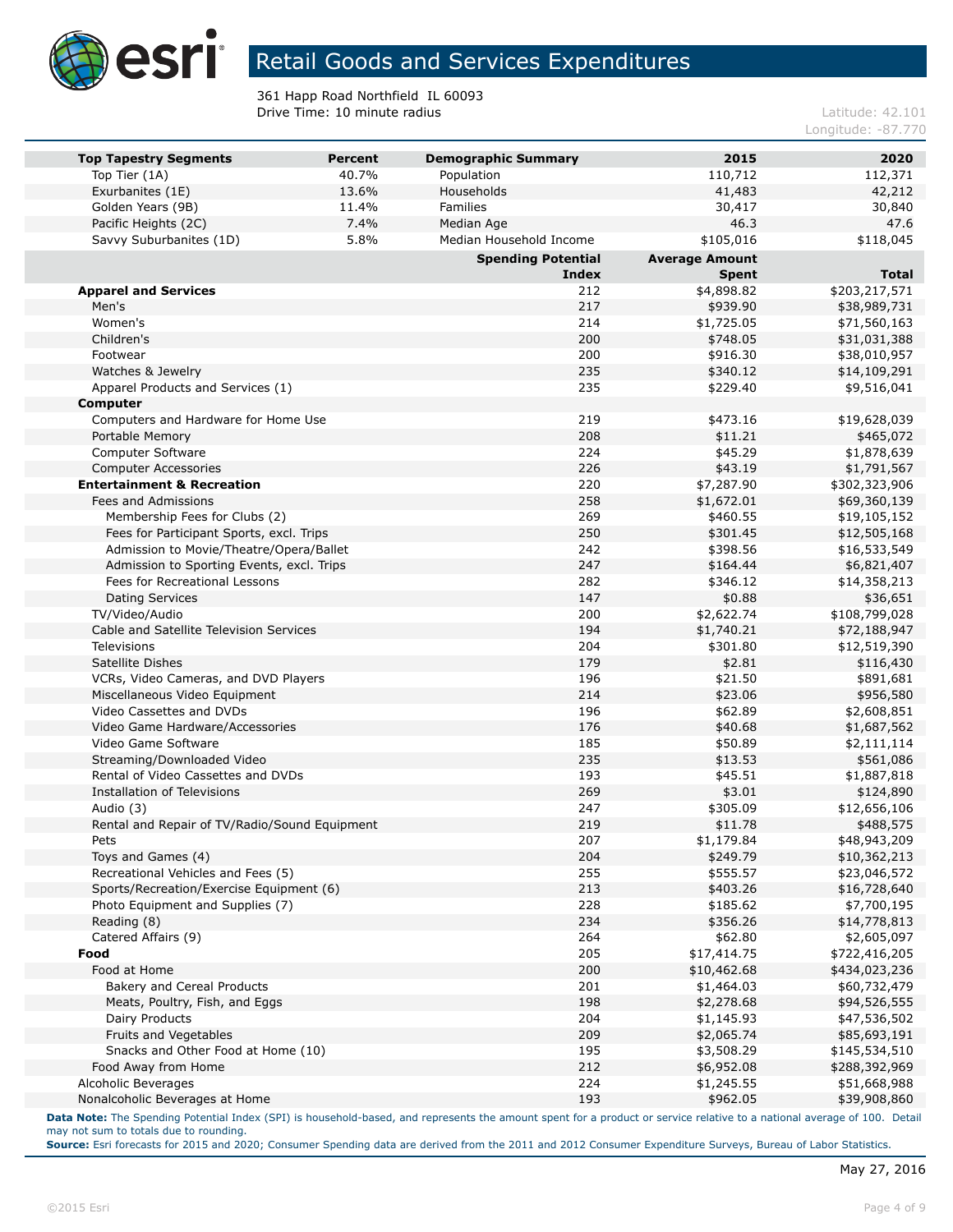

361 Happ Road Northfield IL 60093 **Drive Time: 10 minute radius Latitude: 42.101 Latitude: 42.101** 

Longitude: -87.770

|                                            | <b>Spending Potential</b><br><b>Index</b> | <b>Average Amount</b><br><b>Spent</b> | <b>Total</b>  |
|--------------------------------------------|-------------------------------------------|---------------------------------------|---------------|
| <b>Financial</b>                           |                                           |                                       |               |
| Investments                                | 304                                       | \$8,375.72                            | \$347,449,997 |
| Vehicle Loans                              | 193                                       | \$8,181.97                            | \$339,412,783 |
| <b>Health</b>                              |                                           |                                       |               |
| Nonprescription Drugs                      | 204                                       | \$263.16                              | \$10,916,717  |
| <b>Prescription Drugs</b>                  | 201                                       | \$999.31                              | \$41,454,542  |
| <b>Eyeglasses and Contact Lenses</b>       | 217                                       | \$195.49                              | \$8,109,469   |
| Home                                       |                                           |                                       |               |
| Mortgage Payment and Basics (11)           | 246                                       | \$23,084.40                           | \$957,610,264 |
| Maintenance and Remodeling Services        | 257                                       | \$4,337.57                            | \$179,935,408 |
| Maintenance and Remodeling Materials (12)  | 214                                       | \$641.44                              | \$26,608,743  |
| Utilities, Fuel, and Public Services       | 200                                       | \$10,098.07                           | \$418,898,293 |
| <b>Household Furnishings and Equipment</b> |                                           |                                       |               |
| Household Textiles (13)                    | 218                                       | \$215.28                              | \$8,930,637   |
| Furniture                                  | 213                                       | \$1,101.20                            | \$45,681,017  |
| Rugs                                       | 270                                       | \$66.65                               | \$2,764,783   |
| Major Appliances (14)                      | 216                                       | \$579.43                              | \$24,036,648  |
| Housewares (15)                            | 217                                       | \$156.27                              | \$6,482,479   |
| Small Appliances                           | 208                                       | \$95.17                               | \$3,947,820   |
| Luggage                                    | 258                                       | \$23.73                               | \$984,408     |
| Telephones and Accessories                 | 191                                       | \$95.75                               | \$3,972,037   |
| <b>Household Operations</b>                |                                           |                                       |               |
| Child Care                                 | 225                                       | \$1,007.47                            | \$41,792,737  |
| Lawn and Garden (16)                       | 239                                       | \$1,038.80                            | \$43,092,403  |
| Moving/Storage/Freight Express             | 220                                       | \$163.12                              | \$6,766,830   |
| Housekeeping Supplies (17)                 | 204                                       | \$1,470.96                            | \$61,019,985  |
| <b>Insurance</b>                           |                                           |                                       |               |
| Owners and Renters Insurance               | 219                                       | \$1,102.84                            | \$45,749,063  |
| Vehicle Insurance                          | 206                                       | \$2,497.00                            | \$103,583,025 |
| Life/Other Insurance                       | 230                                       | \$1,063.84                            | \$44,131,149  |
| <b>Health Insurance</b>                    | 212                                       | \$5,617.19                            | \$233,017,745 |
| Personal Care Products (18)                | 202                                       | \$943.82                              | \$39,152,606  |
| School Books and Supplies (19)             | 203                                       | \$365.14                              | \$15,147,272  |
| <b>Smoking Products</b>                    | 155                                       | \$722.19                              | \$29,958,523  |
| Transportation                             |                                           |                                       |               |
| Vehicle Purchases (Net Outlay) (20)        | 196                                       | \$7,925.19                            | \$328,760,581 |
| Gasoline and Motor Oil                     | 189                                       | \$6,621.45                            | \$274,677,737 |
| Vehicle Maintenance and Repairs            | 213                                       | \$2,377.70                            | \$98,634,245  |
| <b>Travel</b>                              |                                           |                                       |               |
| <b>Airline Fares</b>                       | 260                                       | \$1,243.72                            | \$51,593,159  |
| Lodging on Trips                           | 257                                       | \$1,161.62                            | \$48,187,319  |
| Auto/Truck/Van Rental on Trips             | 266                                       | \$89.94                               | \$3,730,866   |
| Food and Drink on Trips                    | 241                                       | \$1,121.21                            | \$46,511,094  |

**Data Note:** The Spending Potential Index (SPI) is household-based, and represents the amount spent for a product or service relative to a national average of 100. Detail may not sum to totals due to rounding.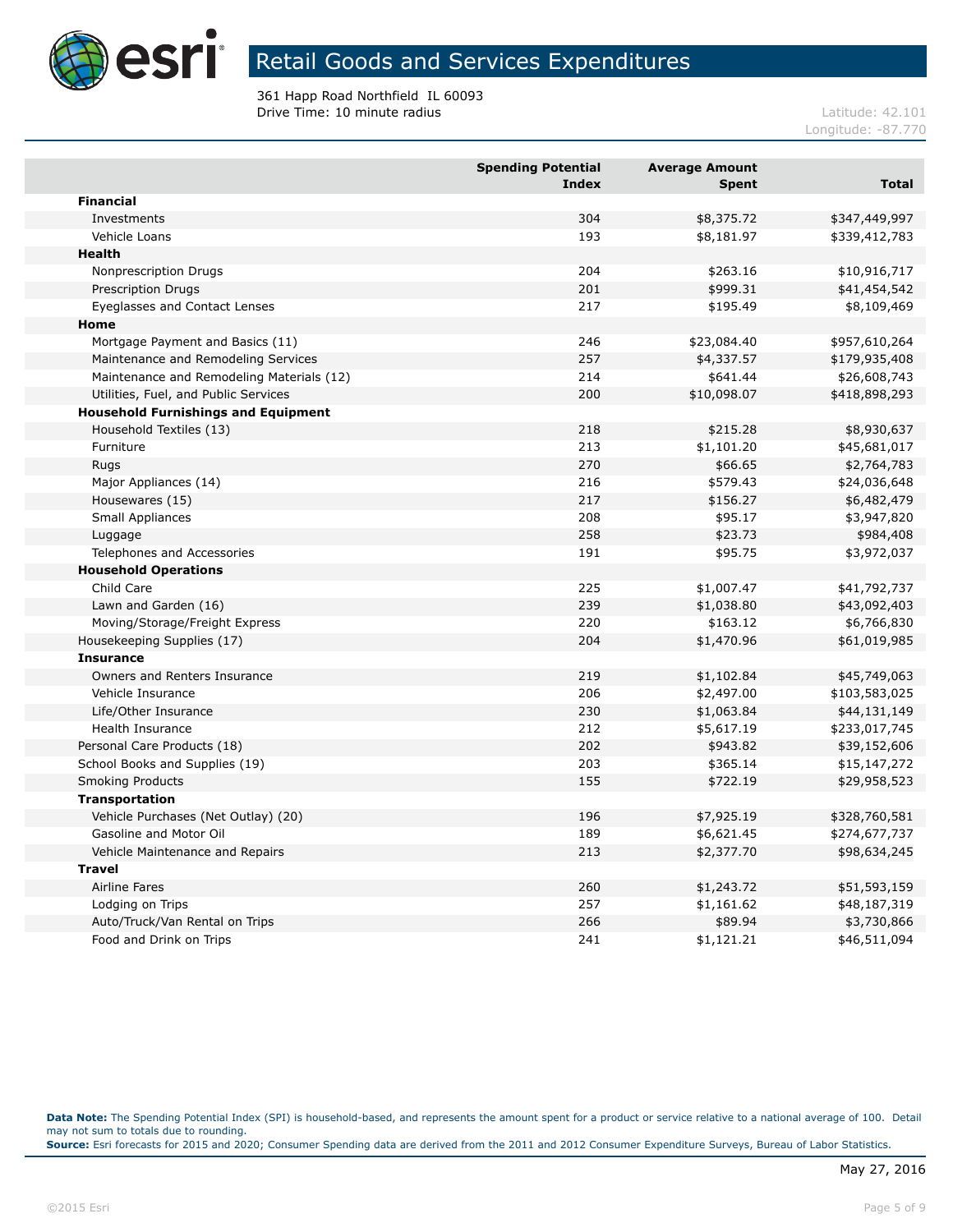

361 Happ Road Northfield IL 60093 **Drive Time: 10 minute radius Latitude: 42.101** 

**(1) Apparel Products and Services** includes material for making clothes, sewing patterns and notions, shoe repair and other shoe services, apparel laundry and dry cleaning, alteration, repair and tailoring of apparel, clothing rental and storage, and watch and jewelry repair.

**(2) Membership Fees for Clubs** includes membership fees for social, recreational, and civic clubs.

**(3) Audio** includes satellite radio service, sound components and systems, digital audio players, records, CDs, audio tapes, streaming/downloaded audio, tape recorders, radios, musical instruments and accessories, and rental and repair of musical instruments.

**(4) Toys and Games** includes toys, games, arts and crafts, tricycles, playground equipment, arcade games, and online entertainment and games.

**(5) Recreational Vehicles & Fees** includes docking and landing fees for boats and planes, purchase and rental of RVs or boats, and camp fees.

**(6) Sports/Recreation/Exercise Equipment** includes exercise equipment and gear, game tables, bicycles, camping equipment, hunting and fishing equipment, winter sports equipment, water sports equipment, other sports equipment, and rental/repair of sports/recreation/exercise equipment.

**(7) Photo Equipment and Supplies** includes film, film processing, photographic equipment, rental and repair of photo equipment, and photographer fees.

**(8) Reading** includes digital book readers, books, magazine and newspaper subscriptions, and single copies of magazines and newspapers..

**(9) Catered Affairs** includes expenses associated with live entertainment and rental of party supplies.

**(10) Snacks and Other Food at Home** includes candy, chewing gum, sugar, artificial sweeteners, jam, jelly, preserves, margarine, fat, oil, salad dressing, nondairy cream and milk, peanut butter, frozen prepared food, potato chips, nuts, salt, spices, seasonings, olives, pickles, relishes, sauces, gravy, other condiments, soup, prepared salad, prepared dessert, baby food, miscellaneous prepared food, and nonalcoholic beverages.

**(11) Mortgage Payment and Basics** includes mortgage interest, mortgage principal, property taxes, homeowners insurance, and ground rent.

**(12) Maintenance and Remodeling Materials** includes supplies/tools/equipment for painting and wallpapering, plumbing supplies and equipment, electrical/heating/AC supplies, materials for hard surface flooring, materials for roofing/gutters, materials for plaster/panel/siding, materials for patio/fence/brick work, landscaping materials, and insulation materials for owned homes.

**(13) Household Textiles** includes bathroom linens, bedroom linens, kitchen linens, dining room linens, other linens, curtains, draperies, slipcovers, decorative pillows, and materials for slipcovers and curtains.

**(14) Major Appliances** includes dishwashers, disposals, refrigerators, freezers, washers, dryers, stoves, ovens, microwaves, window air conditioners, electric floor cleaning equipment, sewing machines, and miscellaneous appliances.

**(15) Housewares** includes plastic dinnerware, china, flatware, glassware, serving pieces, nonelectric cookware, and tableware.

**(16) Lawn and Garden** includes lawn and garden supplies, equipment and care service, indoor plants, fresh flowers, and repair/rental of lawn and garden equipment.

**(17) Housekeeping Supplies** includes soaps and laundry detergents, cleaning products, toilet tissue, paper towels, napkins, paper/plastic/foil products, stationery, giftwrap supplies, postage, and delivery services.

**(18) Personal Care Products** includes hair care products, nonelectric articles for hair, wigs, hairpieces, oral hygiene products, shaving needs, perfume, cosmetics, skincare, bath products, nail products, deodorant, feminine hygiene products, adult diapers, and personal care appliances.

**(19) School Books and Supplies** includes school books and supplies for College, Elementary school, High school, Vocational/Technical School, Preschool/Other Schools, and Other School Supplies.

**(20) Vehicle Purchases** (Net Outlay) includes net outlay for new and used cars, trucks, vans, motorcycles, and motor scooters.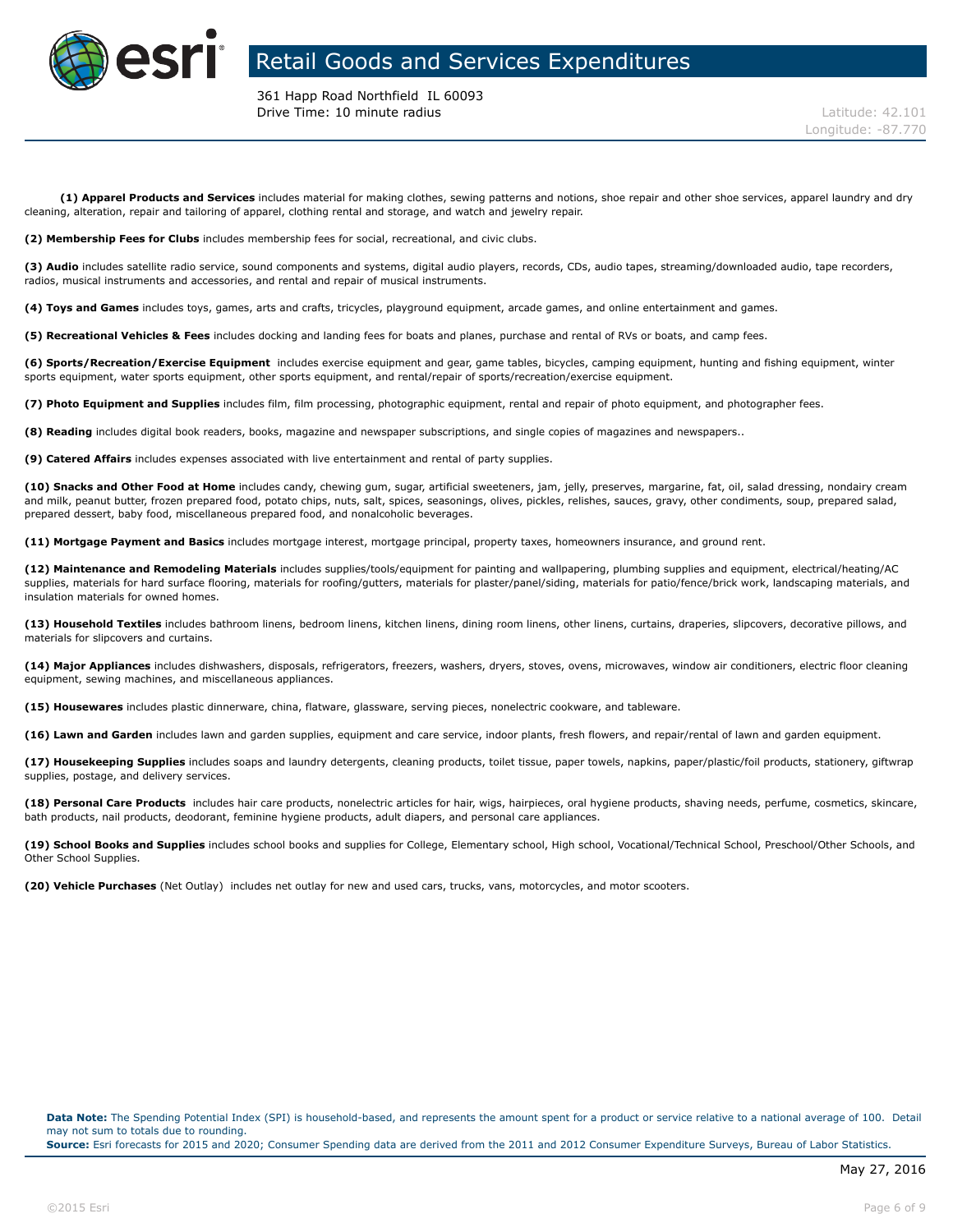

361 Happ Road Northfield IL 60093 **Drive Time: 15 minute radius Latitude: 42.101 Latitude: 42.101** 

Longitude: -87.770

| <b>Top Tapestry Segments</b>                  | <b>Percent</b> | <b>Demographic Summary</b> | 2015                      | 2020                             |
|-----------------------------------------------|----------------|----------------------------|---------------------------|----------------------------------|
| Top Tier (1A)                                 | 30.0%          | Population                 | 318,336                   | 321,787                          |
| Exurbanites (1E)                              | 13.3%          | Households                 | 119,086                   | 120,770                          |
| Golden Years (9B)                             | 10.4%          | Families                   | 87,065                    | 87,905                           |
| Pacific Heights (2C)                          | 8.5%           | Median Age                 | 45.7                      | 46.7                             |
| Pleasantville (2B)                            | 8.3%           | Median Household Income    | \$94,486                  | \$107,995                        |
|                                               |                | <b>Spending Potential</b>  | <b>Average Amount</b>     |                                  |
|                                               |                | <b>Index</b>               | <b>Spent</b>              | <b>Total</b>                     |
| <b>Apparel and Services</b>                   |                | 189                        | \$4,374.70                | \$520,965,175                    |
| Men's                                         |                | 193                        | \$838.76                  | \$99,884,818                     |
| Women's                                       |                | 190                        | \$1,536.22                | \$182,942,707                    |
| Children's                                    |                | 180                        | \$673.06                  | \$80,152,064                     |
| Footwear<br>Watches & Jewelry                 |                | 180<br>208                 | \$822.72<br>\$300.85      | \$97,974,551                     |
|                                               |                | 208                        | \$203.08                  | \$35,827,443                     |
| Apparel Products and Services (1)<br>Computer |                |                            |                           | \$24,183,593                     |
| Computers and Hardware for Home Use           |                | 195                        | \$421.91                  | \$50,243,933                     |
| Portable Memory                               |                | 187                        | \$10.08                   | \$1,200,978                      |
| <b>Computer Software</b>                      |                | 202                        | \$40.90                   | \$4,870,540                      |
| <b>Computer Accessories</b>                   |                | 202                        | \$38.56                   | \$4,591,640                      |
| <b>Entertainment &amp; Recreation</b>         |                | 195                        | \$6,471.60                | \$770,677,439                    |
| Fees and Admissions                           |                | 227                        | \$1,471.11                | \$175,188,101                    |
| Membership Fees for Clubs (2)                 |                | 234                        | \$400.84                  | \$47,734,136                     |
| Fees for Participant Sports, excl. Trips      |                | 222                        | \$267.12                  | \$31,810,030                     |
| Admission to Movie/Theatre/Opera/Ballet       |                | 215                        | \$354.31                  | \$42,193,940                     |
| Admission to Sporting Events, excl. Trips     |                | 216                        | \$143.69                  | \$17,111,865                     |
| Fees for Recreational Lessons                 |                | 248                        | \$304.32                  | \$36,239,811                     |
| <b>Dating Services</b>                        |                | 138                        | \$0.83                    | \$98,318                         |
| TV/Video/Audio                                |                | 179                        | \$2,345.23                | \$279,284,110                    |
| Cable and Satellite Television Services       |                | 174                        | \$1,557.36                | \$185,459,956                    |
| Televisions                                   |                | 183                        | \$270.09                  | \$32,164,272                     |
| Satellite Dishes                              |                | 162                        | \$2.54                    | \$302,270                        |
| VCRs, Video Cameras, and DVD Players          |                | 177                        | \$19.39                   | \$2,309,022                      |
| Miscellaneous Video Equipment                 |                | 189                        | \$20.32                   | \$2,419,358                      |
| Video Cassettes and DVDs                      |                | 177                        | \$56.79                   | \$6,762,596                      |
| Video Game Hardware/Accessories               |                | 160                        | \$36.98                   | \$4,404,249                      |
| Video Game Software                           |                | 167                        | \$45.95                   | \$5,471,637                      |
| Streaming/Downloaded Video                    |                | 212                        | \$12.21                   | \$1,454,461                      |
| Rental of Video Cassettes and DVDs            |                | 175                        | \$41.20                   | \$4,906,627                      |
| <b>Installation of Televisions</b>            |                | 233                        | \$2.61                    | \$311,325                        |
| Audio (3)                                     |                | 218                        | \$269.24                  | \$32,062,799                     |
| Rental and Repair of TV/Radio/Sound Equipment |                | 196                        | \$10.54                   | \$1,255,537                      |
| Pets                                          |                | 184                        | \$1,048.50                | \$124,862,108                    |
| Toys and Games (4)                            |                | 183                        | \$224.42                  | \$26,725,157                     |
| Recreational Vehicles and Fees (5)            |                | 223                        | \$485.53                  | \$57,819,270                     |
| Sports/Recreation/Exercise Equipment (6)      |                | 190                        | \$359.38                  | \$42,797,237                     |
| Photo Equipment and Supplies (7)              |                | 204                        | \$165.44                  | \$19,702,038                     |
| Reading (8)                                   |                | 208                        | \$316.01                  | \$37,632,043                     |
| Catered Affairs (9)                           |                | 235<br>183                 | \$55.99                   | \$6,667,376<br>\$1,857,075,983   |
| Food<br>Food at Home                          |                | 180                        | \$15,594.41<br>\$9,383.37 |                                  |
| <b>Bakery and Cereal Products</b>             |                | 180                        | \$1,311.83                | \$1,117,427,933<br>\$156,220,224 |
| Meats, Poultry, Fish, and Eggs                |                | 178                        | \$2,043.57                | \$243,360,289                    |
| Dairy Products                                |                | 182                        | \$1,026.83                | \$122,281,503                    |
| Fruits and Vegetables                         |                | 188                        | \$1,851.68                | \$220,509,059                    |
| Snacks and Other Food at Home (10)            |                | 175                        | \$3,149.46                | \$375,056,857                    |
| Food Away from Home                           |                | 189                        | \$6,211.04                | \$739,648,050                    |
| Alcoholic Beverages                           |                | 200                        | \$1,112.73                | \$132,510,235                    |
| Nonalcoholic Beverages at Home                |                | 173                        | \$864.42                  | \$102,939,782                    |
|                                               |                |                            |                           |                                  |

**Data Note:** The Spending Potential Index (SPI) is household-based, and represents the amount spent for a product or service relative to a national average of 100. Detail may not sum to totals due to rounding.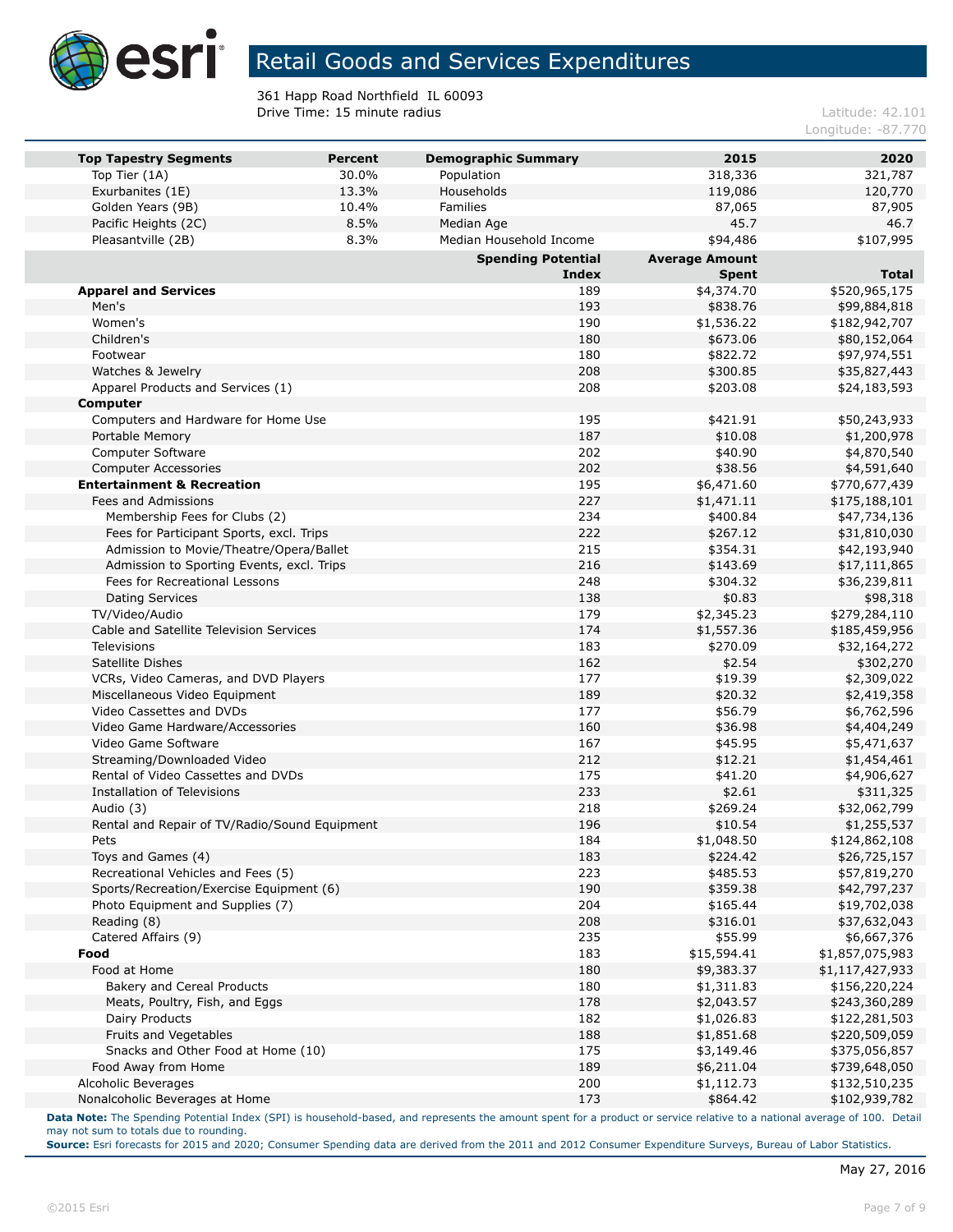

361 Happ Road Northfield IL 60093 **Drive Time: 15 minute radius Latitude: 42.101 Latitude: 42.101** 

Longitude: -87.770

| <b>Financial</b><br>267<br>\$7,350.93<br>\$875,393,287<br>Investments<br>173<br>Vehicle Loans<br>\$7,326.98<br>\$872,541,070<br><b>Health</b><br>Nonprescription Drugs<br>181<br>\$234.11<br>\$27,879,208<br>\$885.38<br>Prescription Drugs<br>178<br>\$105,436,608<br>192<br>\$173.28<br>Eyeglasses and Contact Lenses<br>\$20,635,316<br>Home<br>218<br>\$20,427.43<br>\$2,432,620,799<br>Mortgage Payment and Basics (11)<br>225<br>\$3,789.55<br>Maintenance and Remodeling Services<br>\$451,282,452<br>Maintenance and Remodeling Materials (12)<br>189<br>\$567.80<br>\$67,617,584<br>\$9,017.07<br>Utilities, Fuel, and Public Services<br>178<br>\$1,073,806,297<br><b>Household Furnishings and Equipment</b><br>195<br>\$191.92<br>\$22,854,393<br>Household Textiles (13)<br>Furniture<br>189<br>\$975.81<br>\$116,204,921<br>235<br>\$57.87<br>\$6,891,919<br>Rugs<br>Major Appliances (14)<br>191<br>\$513.94<br>\$61,203,264<br>Housewares (15)<br>193<br>\$139.29<br>\$16,587,234<br><b>Small Appliances</b><br>186<br>\$85.23<br>\$10,149,267<br>228<br>\$20.92<br>\$2,491,517<br>Luggage<br>Telephones and Accessories<br>171<br>\$85.94<br>\$10,233,769<br><b>Household Operations</b><br>Child Care<br>202<br>\$905.28<br>\$107,806,164<br>Lawn and Garden (16)<br>210<br>\$911.31<br>\$108,524,745<br>197<br>\$145.90<br>Moving/Storage/Freight Express<br>\$17,374,297<br>182<br>\$1,314.25<br>Housekeeping Supplies (17)<br>\$156,508,220<br><b>Insurance</b><br>Owners and Renters Insurance<br>193<br>\$970.66<br>\$115,592,256<br>184<br>\$2,231.67<br>Vehicle Insurance<br>\$265,760,256<br>201<br>Life/Other Insurance<br>\$927.84<br>\$110,493,078<br><b>Health Insurance</b><br>189<br>\$4,986.04<br>\$593,767,216<br>Personal Care Products (18)<br>180<br>\$844.12<br>\$100,522,391<br>181<br>\$326.58<br>\$38,891,510<br>School Books and Supplies (19)<br><b>Smoking Products</b><br>141<br>\$655.25<br>\$78,030,896<br><b>Transportation</b><br>Vehicle Purchases (Net Outlay) (20)<br>175<br>\$7,062.36<br>\$841,027,836<br>Gasoline and Motor Oil<br>169<br>\$5,936.56<br>\$706,961,582<br>190<br>Vehicle Maintenance and Repairs<br>\$2,124.17<br>\$252,958,665<br><b>Travel</b><br><b>Airline Fares</b><br>230<br>\$1,099.78<br>\$130,968,475<br>225<br>\$1,018.29<br>\$121,264,220<br>Lodging on Trips<br>234<br>\$78.92<br>Auto/Truck/Van Rental on Trips<br>\$9,398,108 |                         | <b>Spending Potential</b><br><b>Index</b> | <b>Average Amount</b><br><b>Spent</b> | <b>Total</b>  |
|-------------------------------------------------------------------------------------------------------------------------------------------------------------------------------------------------------------------------------------------------------------------------------------------------------------------------------------------------------------------------------------------------------------------------------------------------------------------------------------------------------------------------------------------------------------------------------------------------------------------------------------------------------------------------------------------------------------------------------------------------------------------------------------------------------------------------------------------------------------------------------------------------------------------------------------------------------------------------------------------------------------------------------------------------------------------------------------------------------------------------------------------------------------------------------------------------------------------------------------------------------------------------------------------------------------------------------------------------------------------------------------------------------------------------------------------------------------------------------------------------------------------------------------------------------------------------------------------------------------------------------------------------------------------------------------------------------------------------------------------------------------------------------------------------------------------------------------------------------------------------------------------------------------------------------------------------------------------------------------------------------------------------------------------------------------------------------------------------------------------------------------------------------------------------------------------------------------------------------------------------------------------------------------------------------------------------------------------------------------------------------------------------------------------|-------------------------|-------------------------------------------|---------------------------------------|---------------|
|                                                                                                                                                                                                                                                                                                                                                                                                                                                                                                                                                                                                                                                                                                                                                                                                                                                                                                                                                                                                                                                                                                                                                                                                                                                                                                                                                                                                                                                                                                                                                                                                                                                                                                                                                                                                                                                                                                                                                                                                                                                                                                                                                                                                                                                                                                                                                                                                                   |                         |                                           |                                       |               |
|                                                                                                                                                                                                                                                                                                                                                                                                                                                                                                                                                                                                                                                                                                                                                                                                                                                                                                                                                                                                                                                                                                                                                                                                                                                                                                                                                                                                                                                                                                                                                                                                                                                                                                                                                                                                                                                                                                                                                                                                                                                                                                                                                                                                                                                                                                                                                                                                                   |                         |                                           |                                       |               |
|                                                                                                                                                                                                                                                                                                                                                                                                                                                                                                                                                                                                                                                                                                                                                                                                                                                                                                                                                                                                                                                                                                                                                                                                                                                                                                                                                                                                                                                                                                                                                                                                                                                                                                                                                                                                                                                                                                                                                                                                                                                                                                                                                                                                                                                                                                                                                                                                                   |                         |                                           |                                       |               |
|                                                                                                                                                                                                                                                                                                                                                                                                                                                                                                                                                                                                                                                                                                                                                                                                                                                                                                                                                                                                                                                                                                                                                                                                                                                                                                                                                                                                                                                                                                                                                                                                                                                                                                                                                                                                                                                                                                                                                                                                                                                                                                                                                                                                                                                                                                                                                                                                                   |                         |                                           |                                       |               |
|                                                                                                                                                                                                                                                                                                                                                                                                                                                                                                                                                                                                                                                                                                                                                                                                                                                                                                                                                                                                                                                                                                                                                                                                                                                                                                                                                                                                                                                                                                                                                                                                                                                                                                                                                                                                                                                                                                                                                                                                                                                                                                                                                                                                                                                                                                                                                                                                                   |                         |                                           |                                       |               |
|                                                                                                                                                                                                                                                                                                                                                                                                                                                                                                                                                                                                                                                                                                                                                                                                                                                                                                                                                                                                                                                                                                                                                                                                                                                                                                                                                                                                                                                                                                                                                                                                                                                                                                                                                                                                                                                                                                                                                                                                                                                                                                                                                                                                                                                                                                                                                                                                                   |                         |                                           |                                       |               |
|                                                                                                                                                                                                                                                                                                                                                                                                                                                                                                                                                                                                                                                                                                                                                                                                                                                                                                                                                                                                                                                                                                                                                                                                                                                                                                                                                                                                                                                                                                                                                                                                                                                                                                                                                                                                                                                                                                                                                                                                                                                                                                                                                                                                                                                                                                                                                                                                                   |                         |                                           |                                       |               |
|                                                                                                                                                                                                                                                                                                                                                                                                                                                                                                                                                                                                                                                                                                                                                                                                                                                                                                                                                                                                                                                                                                                                                                                                                                                                                                                                                                                                                                                                                                                                                                                                                                                                                                                                                                                                                                                                                                                                                                                                                                                                                                                                                                                                                                                                                                                                                                                                                   |                         |                                           |                                       |               |
|                                                                                                                                                                                                                                                                                                                                                                                                                                                                                                                                                                                                                                                                                                                                                                                                                                                                                                                                                                                                                                                                                                                                                                                                                                                                                                                                                                                                                                                                                                                                                                                                                                                                                                                                                                                                                                                                                                                                                                                                                                                                                                                                                                                                                                                                                                                                                                                                                   |                         |                                           |                                       |               |
|                                                                                                                                                                                                                                                                                                                                                                                                                                                                                                                                                                                                                                                                                                                                                                                                                                                                                                                                                                                                                                                                                                                                                                                                                                                                                                                                                                                                                                                                                                                                                                                                                                                                                                                                                                                                                                                                                                                                                                                                                                                                                                                                                                                                                                                                                                                                                                                                                   |                         |                                           |                                       |               |
|                                                                                                                                                                                                                                                                                                                                                                                                                                                                                                                                                                                                                                                                                                                                                                                                                                                                                                                                                                                                                                                                                                                                                                                                                                                                                                                                                                                                                                                                                                                                                                                                                                                                                                                                                                                                                                                                                                                                                                                                                                                                                                                                                                                                                                                                                                                                                                                                                   |                         |                                           |                                       |               |
|                                                                                                                                                                                                                                                                                                                                                                                                                                                                                                                                                                                                                                                                                                                                                                                                                                                                                                                                                                                                                                                                                                                                                                                                                                                                                                                                                                                                                                                                                                                                                                                                                                                                                                                                                                                                                                                                                                                                                                                                                                                                                                                                                                                                                                                                                                                                                                                                                   |                         |                                           |                                       |               |
|                                                                                                                                                                                                                                                                                                                                                                                                                                                                                                                                                                                                                                                                                                                                                                                                                                                                                                                                                                                                                                                                                                                                                                                                                                                                                                                                                                                                                                                                                                                                                                                                                                                                                                                                                                                                                                                                                                                                                                                                                                                                                                                                                                                                                                                                                                                                                                                                                   |                         |                                           |                                       |               |
|                                                                                                                                                                                                                                                                                                                                                                                                                                                                                                                                                                                                                                                                                                                                                                                                                                                                                                                                                                                                                                                                                                                                                                                                                                                                                                                                                                                                                                                                                                                                                                                                                                                                                                                                                                                                                                                                                                                                                                                                                                                                                                                                                                                                                                                                                                                                                                                                                   |                         |                                           |                                       |               |
|                                                                                                                                                                                                                                                                                                                                                                                                                                                                                                                                                                                                                                                                                                                                                                                                                                                                                                                                                                                                                                                                                                                                                                                                                                                                                                                                                                                                                                                                                                                                                                                                                                                                                                                                                                                                                                                                                                                                                                                                                                                                                                                                                                                                                                                                                                                                                                                                                   |                         |                                           |                                       |               |
|                                                                                                                                                                                                                                                                                                                                                                                                                                                                                                                                                                                                                                                                                                                                                                                                                                                                                                                                                                                                                                                                                                                                                                                                                                                                                                                                                                                                                                                                                                                                                                                                                                                                                                                                                                                                                                                                                                                                                                                                                                                                                                                                                                                                                                                                                                                                                                                                                   |                         |                                           |                                       |               |
|                                                                                                                                                                                                                                                                                                                                                                                                                                                                                                                                                                                                                                                                                                                                                                                                                                                                                                                                                                                                                                                                                                                                                                                                                                                                                                                                                                                                                                                                                                                                                                                                                                                                                                                                                                                                                                                                                                                                                                                                                                                                                                                                                                                                                                                                                                                                                                                                                   |                         |                                           |                                       |               |
|                                                                                                                                                                                                                                                                                                                                                                                                                                                                                                                                                                                                                                                                                                                                                                                                                                                                                                                                                                                                                                                                                                                                                                                                                                                                                                                                                                                                                                                                                                                                                                                                                                                                                                                                                                                                                                                                                                                                                                                                                                                                                                                                                                                                                                                                                                                                                                                                                   |                         |                                           |                                       |               |
|                                                                                                                                                                                                                                                                                                                                                                                                                                                                                                                                                                                                                                                                                                                                                                                                                                                                                                                                                                                                                                                                                                                                                                                                                                                                                                                                                                                                                                                                                                                                                                                                                                                                                                                                                                                                                                                                                                                                                                                                                                                                                                                                                                                                                                                                                                                                                                                                                   |                         |                                           |                                       |               |
|                                                                                                                                                                                                                                                                                                                                                                                                                                                                                                                                                                                                                                                                                                                                                                                                                                                                                                                                                                                                                                                                                                                                                                                                                                                                                                                                                                                                                                                                                                                                                                                                                                                                                                                                                                                                                                                                                                                                                                                                                                                                                                                                                                                                                                                                                                                                                                                                                   |                         |                                           |                                       |               |
|                                                                                                                                                                                                                                                                                                                                                                                                                                                                                                                                                                                                                                                                                                                                                                                                                                                                                                                                                                                                                                                                                                                                                                                                                                                                                                                                                                                                                                                                                                                                                                                                                                                                                                                                                                                                                                                                                                                                                                                                                                                                                                                                                                                                                                                                                                                                                                                                                   |                         |                                           |                                       |               |
|                                                                                                                                                                                                                                                                                                                                                                                                                                                                                                                                                                                                                                                                                                                                                                                                                                                                                                                                                                                                                                                                                                                                                                                                                                                                                                                                                                                                                                                                                                                                                                                                                                                                                                                                                                                                                                                                                                                                                                                                                                                                                                                                                                                                                                                                                                                                                                                                                   |                         |                                           |                                       |               |
|                                                                                                                                                                                                                                                                                                                                                                                                                                                                                                                                                                                                                                                                                                                                                                                                                                                                                                                                                                                                                                                                                                                                                                                                                                                                                                                                                                                                                                                                                                                                                                                                                                                                                                                                                                                                                                                                                                                                                                                                                                                                                                                                                                                                                                                                                                                                                                                                                   |                         |                                           |                                       |               |
|                                                                                                                                                                                                                                                                                                                                                                                                                                                                                                                                                                                                                                                                                                                                                                                                                                                                                                                                                                                                                                                                                                                                                                                                                                                                                                                                                                                                                                                                                                                                                                                                                                                                                                                                                                                                                                                                                                                                                                                                                                                                                                                                                                                                                                                                                                                                                                                                                   |                         |                                           |                                       |               |
|                                                                                                                                                                                                                                                                                                                                                                                                                                                                                                                                                                                                                                                                                                                                                                                                                                                                                                                                                                                                                                                                                                                                                                                                                                                                                                                                                                                                                                                                                                                                                                                                                                                                                                                                                                                                                                                                                                                                                                                                                                                                                                                                                                                                                                                                                                                                                                                                                   |                         |                                           |                                       |               |
|                                                                                                                                                                                                                                                                                                                                                                                                                                                                                                                                                                                                                                                                                                                                                                                                                                                                                                                                                                                                                                                                                                                                                                                                                                                                                                                                                                                                                                                                                                                                                                                                                                                                                                                                                                                                                                                                                                                                                                                                                                                                                                                                                                                                                                                                                                                                                                                                                   |                         |                                           |                                       |               |
|                                                                                                                                                                                                                                                                                                                                                                                                                                                                                                                                                                                                                                                                                                                                                                                                                                                                                                                                                                                                                                                                                                                                                                                                                                                                                                                                                                                                                                                                                                                                                                                                                                                                                                                                                                                                                                                                                                                                                                                                                                                                                                                                                                                                                                                                                                                                                                                                                   |                         |                                           |                                       |               |
|                                                                                                                                                                                                                                                                                                                                                                                                                                                                                                                                                                                                                                                                                                                                                                                                                                                                                                                                                                                                                                                                                                                                                                                                                                                                                                                                                                                                                                                                                                                                                                                                                                                                                                                                                                                                                                                                                                                                                                                                                                                                                                                                                                                                                                                                                                                                                                                                                   |                         |                                           |                                       |               |
|                                                                                                                                                                                                                                                                                                                                                                                                                                                                                                                                                                                                                                                                                                                                                                                                                                                                                                                                                                                                                                                                                                                                                                                                                                                                                                                                                                                                                                                                                                                                                                                                                                                                                                                                                                                                                                                                                                                                                                                                                                                                                                                                                                                                                                                                                                                                                                                                                   |                         |                                           |                                       |               |
|                                                                                                                                                                                                                                                                                                                                                                                                                                                                                                                                                                                                                                                                                                                                                                                                                                                                                                                                                                                                                                                                                                                                                                                                                                                                                                                                                                                                                                                                                                                                                                                                                                                                                                                                                                                                                                                                                                                                                                                                                                                                                                                                                                                                                                                                                                                                                                                                                   |                         |                                           |                                       |               |
|                                                                                                                                                                                                                                                                                                                                                                                                                                                                                                                                                                                                                                                                                                                                                                                                                                                                                                                                                                                                                                                                                                                                                                                                                                                                                                                                                                                                                                                                                                                                                                                                                                                                                                                                                                                                                                                                                                                                                                                                                                                                                                                                                                                                                                                                                                                                                                                                                   |                         |                                           |                                       |               |
|                                                                                                                                                                                                                                                                                                                                                                                                                                                                                                                                                                                                                                                                                                                                                                                                                                                                                                                                                                                                                                                                                                                                                                                                                                                                                                                                                                                                                                                                                                                                                                                                                                                                                                                                                                                                                                                                                                                                                                                                                                                                                                                                                                                                                                                                                                                                                                                                                   |                         |                                           |                                       |               |
|                                                                                                                                                                                                                                                                                                                                                                                                                                                                                                                                                                                                                                                                                                                                                                                                                                                                                                                                                                                                                                                                                                                                                                                                                                                                                                                                                                                                                                                                                                                                                                                                                                                                                                                                                                                                                                                                                                                                                                                                                                                                                                                                                                                                                                                                                                                                                                                                                   |                         |                                           |                                       |               |
|                                                                                                                                                                                                                                                                                                                                                                                                                                                                                                                                                                                                                                                                                                                                                                                                                                                                                                                                                                                                                                                                                                                                                                                                                                                                                                                                                                                                                                                                                                                                                                                                                                                                                                                                                                                                                                                                                                                                                                                                                                                                                                                                                                                                                                                                                                                                                                                                                   |                         |                                           |                                       |               |
|                                                                                                                                                                                                                                                                                                                                                                                                                                                                                                                                                                                                                                                                                                                                                                                                                                                                                                                                                                                                                                                                                                                                                                                                                                                                                                                                                                                                                                                                                                                                                                                                                                                                                                                                                                                                                                                                                                                                                                                                                                                                                                                                                                                                                                                                                                                                                                                                                   |                         |                                           |                                       |               |
|                                                                                                                                                                                                                                                                                                                                                                                                                                                                                                                                                                                                                                                                                                                                                                                                                                                                                                                                                                                                                                                                                                                                                                                                                                                                                                                                                                                                                                                                                                                                                                                                                                                                                                                                                                                                                                                                                                                                                                                                                                                                                                                                                                                                                                                                                                                                                                                                                   |                         |                                           |                                       |               |
|                                                                                                                                                                                                                                                                                                                                                                                                                                                                                                                                                                                                                                                                                                                                                                                                                                                                                                                                                                                                                                                                                                                                                                                                                                                                                                                                                                                                                                                                                                                                                                                                                                                                                                                                                                                                                                                                                                                                                                                                                                                                                                                                                                                                                                                                                                                                                                                                                   |                         |                                           |                                       |               |
|                                                                                                                                                                                                                                                                                                                                                                                                                                                                                                                                                                                                                                                                                                                                                                                                                                                                                                                                                                                                                                                                                                                                                                                                                                                                                                                                                                                                                                                                                                                                                                                                                                                                                                                                                                                                                                                                                                                                                                                                                                                                                                                                                                                                                                                                                                                                                                                                                   |                         |                                           |                                       |               |
|                                                                                                                                                                                                                                                                                                                                                                                                                                                                                                                                                                                                                                                                                                                                                                                                                                                                                                                                                                                                                                                                                                                                                                                                                                                                                                                                                                                                                                                                                                                                                                                                                                                                                                                                                                                                                                                                                                                                                                                                                                                                                                                                                                                                                                                                                                                                                                                                                   |                         |                                           |                                       |               |
|                                                                                                                                                                                                                                                                                                                                                                                                                                                                                                                                                                                                                                                                                                                                                                                                                                                                                                                                                                                                                                                                                                                                                                                                                                                                                                                                                                                                                                                                                                                                                                                                                                                                                                                                                                                                                                                                                                                                                                                                                                                                                                                                                                                                                                                                                                                                                                                                                   |                         |                                           |                                       |               |
|                                                                                                                                                                                                                                                                                                                                                                                                                                                                                                                                                                                                                                                                                                                                                                                                                                                                                                                                                                                                                                                                                                                                                                                                                                                                                                                                                                                                                                                                                                                                                                                                                                                                                                                                                                                                                                                                                                                                                                                                                                                                                                                                                                                                                                                                                                                                                                                                                   |                         |                                           |                                       |               |
|                                                                                                                                                                                                                                                                                                                                                                                                                                                                                                                                                                                                                                                                                                                                                                                                                                                                                                                                                                                                                                                                                                                                                                                                                                                                                                                                                                                                                                                                                                                                                                                                                                                                                                                                                                                                                                                                                                                                                                                                                                                                                                                                                                                                                                                                                                                                                                                                                   |                         |                                           |                                       |               |
|                                                                                                                                                                                                                                                                                                                                                                                                                                                                                                                                                                                                                                                                                                                                                                                                                                                                                                                                                                                                                                                                                                                                                                                                                                                                                                                                                                                                                                                                                                                                                                                                                                                                                                                                                                                                                                                                                                                                                                                                                                                                                                                                                                                                                                                                                                                                                                                                                   | Food and Drink on Trips | 212                                       | \$989.41                              | \$117,824,594 |

**Data Note:** The Spending Potential Index (SPI) is household-based, and represents the amount spent for a product or service relative to a national average of 100. Detail may not sum to totals due to rounding.